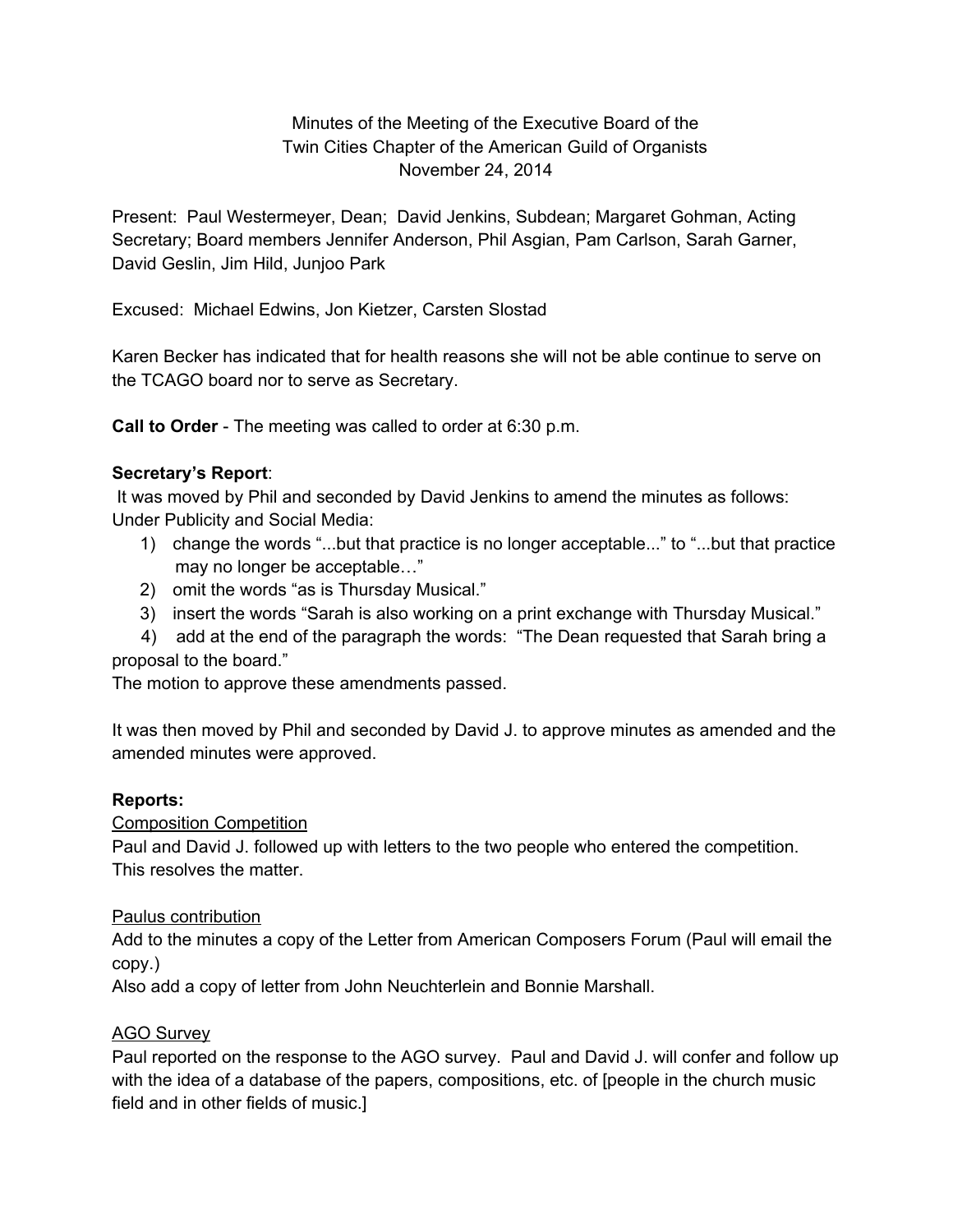## Pipenotes question from Merritt Nequette

Discussion among members resulted in a consensus that the article Paul received and read to the Board was OK to print in the Pipenotes.

## **Secretary**

As to the vacancy created by Karen Becker stepping down due to illness: the board generated a list of candidates and the Dean agreed to contact [them].

# Program

On Jan. 10, 2015: from  $9:00-12:30$  there will be a 1/2 day program: Delbert Disselhorst, Professor of Music Emeritus at the University of Iowa, presenting on Helmut Walcha, focusing in part on Walcha's organ chorales at Concordia Saint Paul using the Schlicker organ there. Vanessa Cornett, a St. Thomas faculty member, will be a presenter on the topic "Peak Performance".

David Jenkins indicated that he's working toward a future session:

John Near will do a session on Charles-Marie Widor. There is a possible connection with the AGO Jubilee.

The Program committee is meeting tomorrow (Nov. 25).

David reported that the Members' Recital will be at St. Michael's Lutheran Church on Normandale Ave. in Bloomington.

**Publicity and Social Media** Sarah Garner

Proposals are being considered about how our membership list can be shared.

The committee is \$728 over budget.

The mailing list has grown considerably since last year. Posters, postcards were sent to 350 people; last year it was 250.

Sarah, David Jenkins, David Geslin, and Jeremy Haug will meet and do some analysis of this. David J. indicated that Hospitality may be under budget.

Program/Hospitality/Publicity can and do share the budget.

# Budget:

David Geslin reviewed the budget and noted, "We don't have a huge amount of money with which to do all these things." The board noted that a Development Committee position remains open.

Discussion took place about the fact that David Geslin is the only person who can do a number of things connected with his role and that this practice is not fair to him nor is the best practice for the interests of the TCAGO.

Phil mentioned that the Audit Committee report is coming in January.